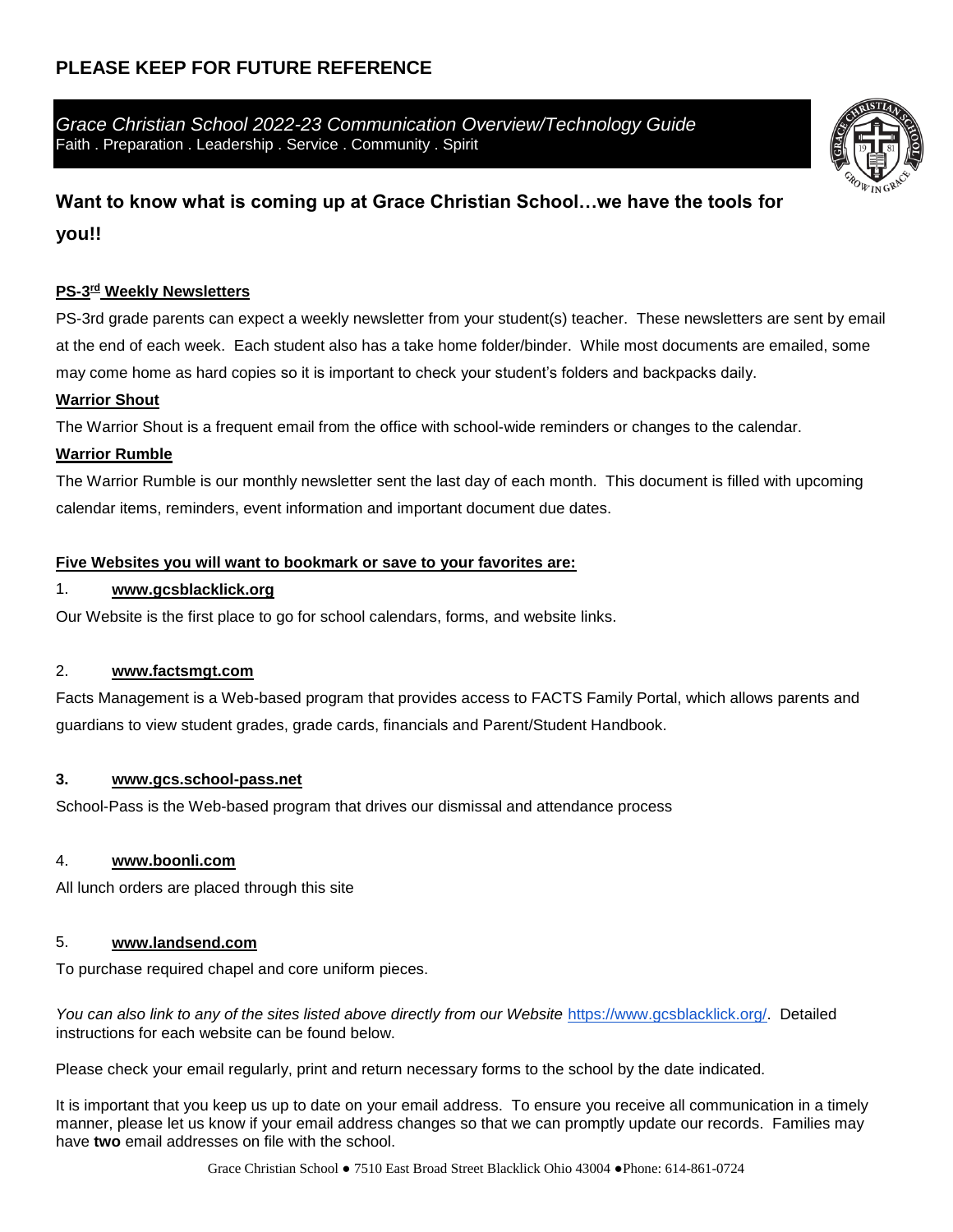#### **FACTS Family Portal**

To log in to Family Portal, follow these steps: Click the *FACTS Portal* link on the top of the<https://www.gcsblacklick.org/> home page.

- o Enter **GCS-OH** (our school's ID) in the District Code box
	- o Enter your user name in box #2
	- o Enter your password in box #3
	- o Click the *Parent Login* box

Please note: The first time you access FACTS Family Portal, enter only our school's ID and your email address then click the **New Parent Login** box. A password will be sent to the email address entered. You will then need to login from the beginning using the password sent to you.

#### **Using FACTS Family Portal**

Family Portal is easy to use. Simply click the tabs on the left-hand side of the page to take you to your desired location.

Our faculty uses FACTS on a daily basis and are expected to regularly update student grades. Please be patient with your child's teacher. If you do not see a grade right away, please allow for **three full school days** for grades to be updated.

FACTS Family Portal gives you access to:

- Our school's family directory
- Resource Documents
- Your student's report card
- General school contact information
- **Financials**
- -------------------------------------------------------------------------------------

#### **SCHOOL-PASS**

School-Pass is the Web-based program that drives our dismissal process and also allows us to monitor attendance.

**It is required that you report your student's absence, late arrival, early pick up, change in bus or car pool information, move to extended care or after school activity in School Pass. Please do not call the office to report these changes—please use School-Pass.** School-Pass notifies the office and teacher that your child will be absent and allows you to note the reason. Please include the reason for the absence, late arrival and early dismissal. If a parent does not report an absence via School-pass, this could cause the absence to be marked as unexcused.

#### **To log on to School-Pass on your computer or phone:**

- Go to [http://gcs.school-pass.net](http://gcs.school-pass.net/)
- Enter your email address and password (this is the email address you have on file with the school (if two parents are listed, we use the mother's email; the school's default password is *password* —use this only if you did not change the generic password)
- **Click Continue**
- Please note: School-Pass does not support Internet Explorer 9. To make it compatible, click on the torn piece of *paper to the right of the search window*

#### **To download the smartphone app (iPhone and Android):**

Search for "school-pass" – the school code for GCS is 1239.

Once you are logged in, you will find detailed information on how to make changes to an itinerary, add drivers, and make changes to your family profile.

Absences need to be reported prior to 9:00 a.m. Changes to pick up schedules or after school activities can be added prior to 2:00 p.m. on the day of the event. For instance, if your student is going home with a friend rather than his or her primary driver, you will log in to School-Pass and add the new driver for the day of the event only. After 2:00 p.m., the system does not accept changes for a student's itinerary.

---------------------------------------------------------------------------------------------------------------------------------